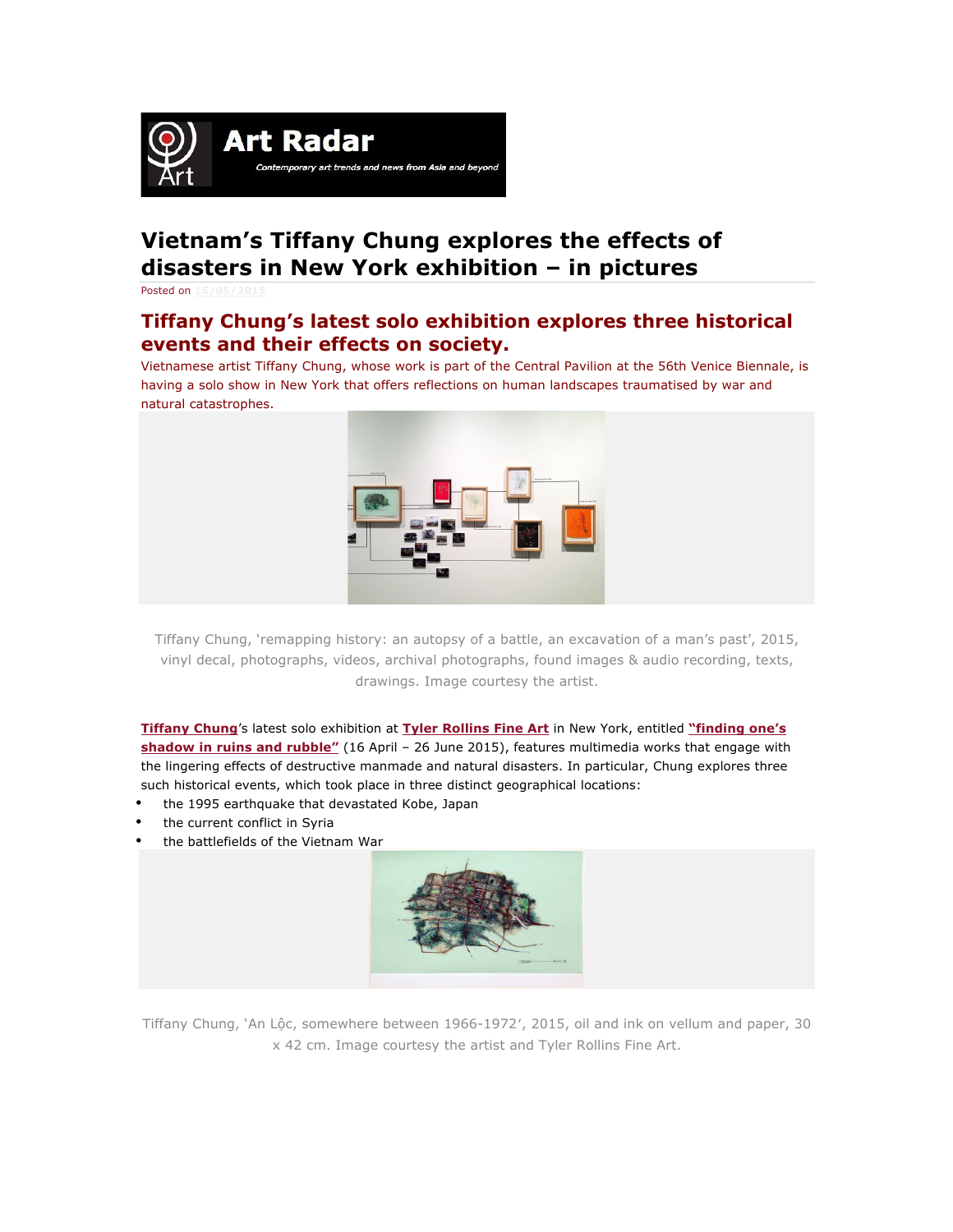Through beautifully detailed drawings of maps on vellum and paper, lightboxes and a multimedia installation comprising photographs, text, video and maps, Chung develops narratives that intertwine the documentary and the archival with the poetic and the utopian.



Tiffany Chung, 'An Lộc region – former airfields and old rubber plantations', 2015, oil and ink on vellum and paper, 80 x 63.5 cm. Image courtesy the artist.

## Pamela Corey writes in the accompanying catalogue essay:

*Characteristic of Tiffany Chung's broader conceptual and material practice, the lure of the aesthetic serves a critical objective grounded in her commitment to produce unsettling reflections on human landscapes that have been traumatised by warfare, the processes of modernisation and industrialisation, or the forces of nature. Chung's interest in the human responses to such changes is manifested through efforts to map these psychic states using various forms and media […].*



Tiffany Chung, 'battle of An Lôc – key locations', 2015, oil and ink on vellum and paper, 28  $\times$  19 cm. Image courtesy the artist and Tyler Rollins Fine Art.

World history and personal memory are juxtaposed in a reflection of the artist's long-term research into geographical shifts in countries traumatised by war, human destruction and natural disaster.

Within these contexts, Chung focuses on the growth, decline or disappearance of towns and cities, and explores related issues of urban development, environmental catastrophe and humanitarian crisis. The latter is also the focus of a series of works, part of her "Syrian Project", that Chung presented in the Arsenale's Central Pavilion at the **56th Venice Biennale**, curated by **Okwui Enwezor**.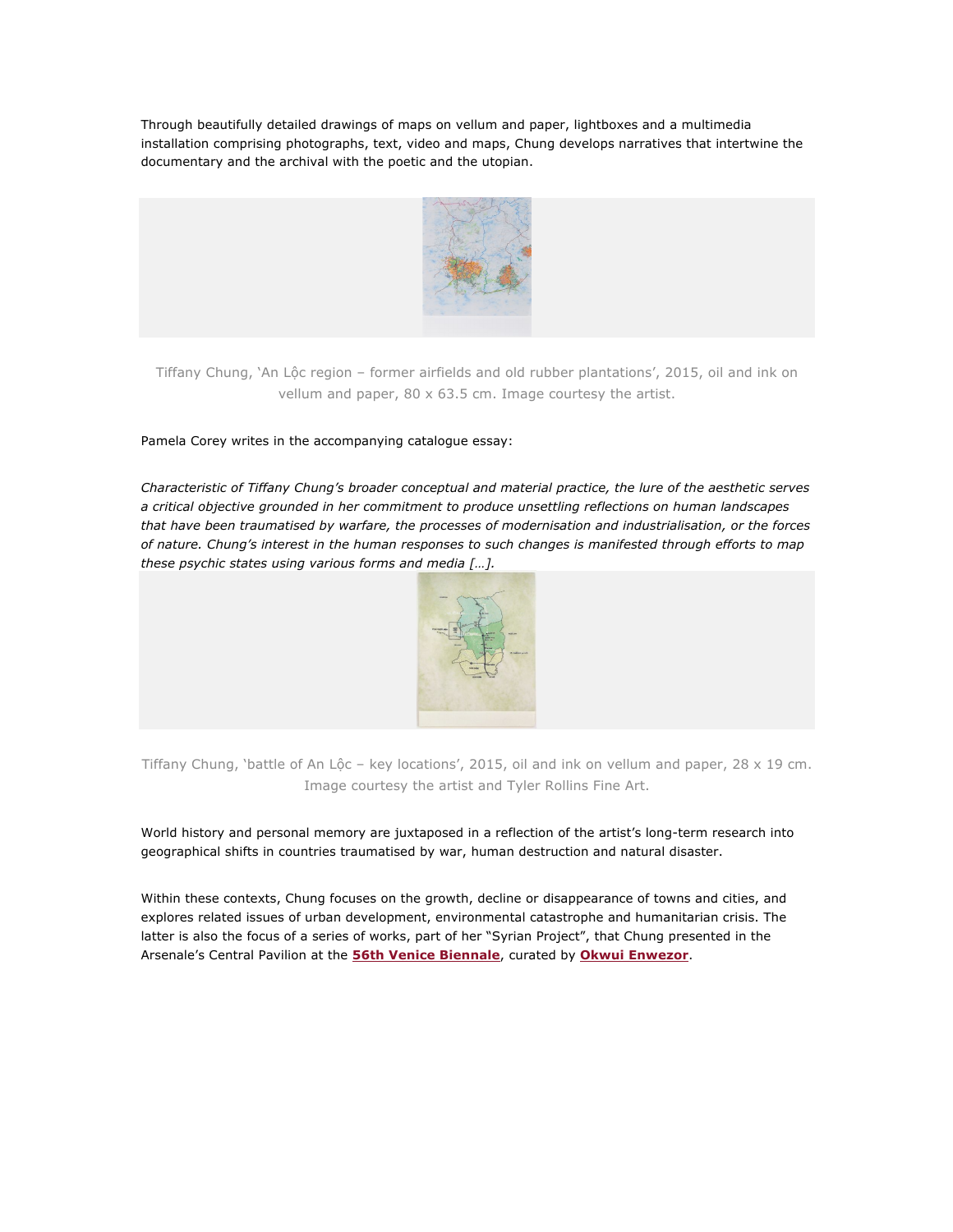

Tiffany Chung, 'The Syria Project', installation view in the exhibition "All the World's Futures" at the 56th Venice Biennale, 2015. Image courtesy Tyler Rollins Fine Art.



Tiffany Chung, 'battle of Lộc Ninh 1972, 2015, oil and ink on vellum and paper, 24 x 18 cm. Image courtesy the artist and Tyler Rollins Fine Art.

Corey explains in the essay how the artist collects the ruins and fragments left behind by such catastrophic events, to create moving artworks that probe into psychological as well as socio-political and historical dimensions:

*For the artist, the social imaginaries that shape the shifting identities of a place are most effectively represented through assembled fragments that challenge the viewer to discern a didactic narrative. The artworks are outcomes yet also starting points within a larger project of psychogeographical inquiry. They are made legible only to a certain extent without extinguishing the poetic ambiguity of the objects and the environments they create.*



Tiffany Chung, 'memories reconstructed', 2015, archival photographs, video, brochures, pamphlets, assorted printed materials, dimensions variable. Installation view at Tyler Rollins Fine Art. Image courtesy the artist and Tyler Rollins Fine Art.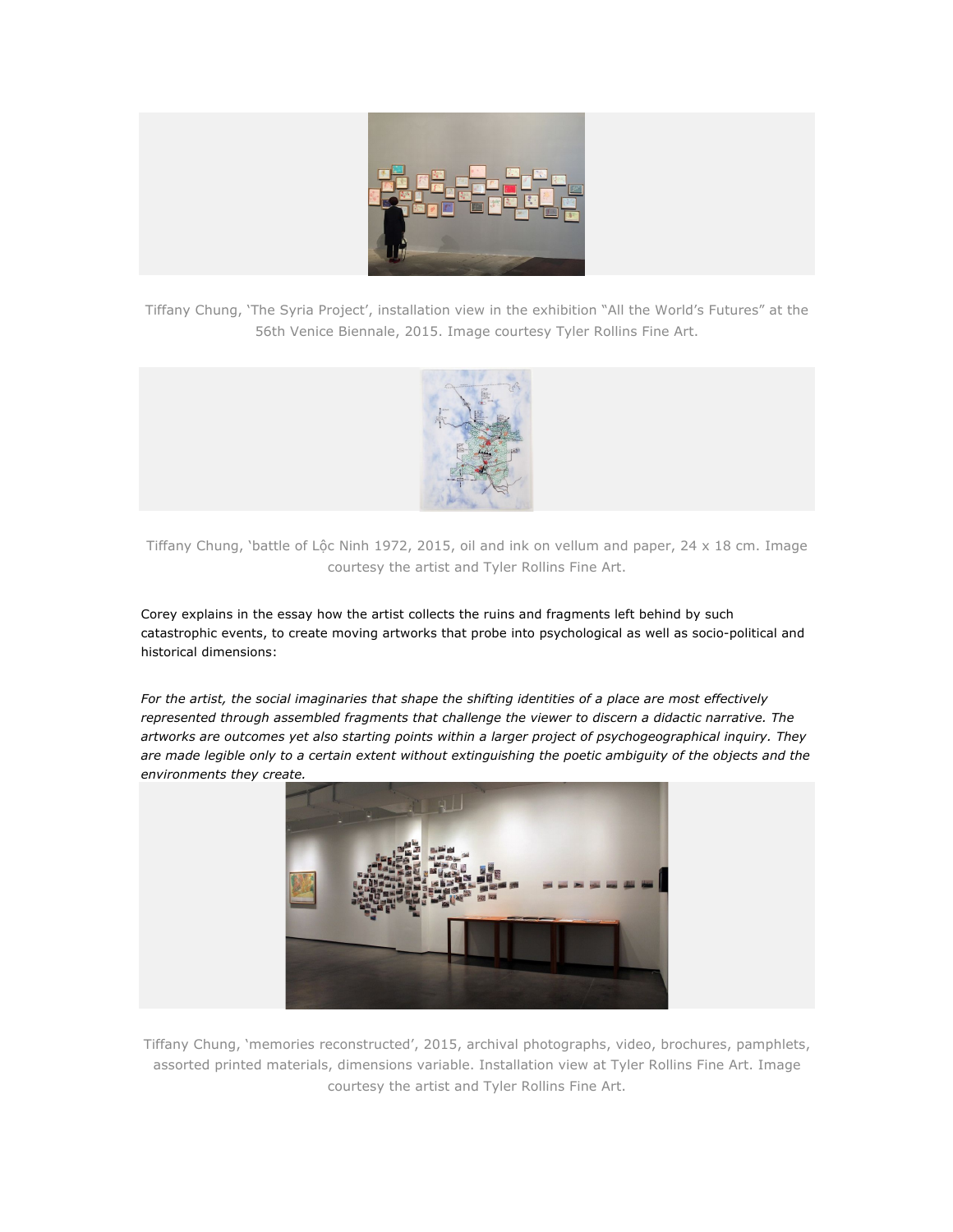

Tiffany Chung, 'national route 13 and abandoned airfields from my father's youth', 2015, oil and ink on vellum and paper, 27 x 27 cm. Image courtesy the artist and Tyler Rollins Fine Art.



Tiffany Chung, 'remapping history: an autopsy of a battle, an excavation of a man's past', 2015, vinyl decal, photographs, videos, archival photographs, found images & audio recording, texts, drawings, dimensions variable. Installation view at Tyler Rollins Fine Art. Image courtesy the artist and Tyler Rollins Fine Art.

In *remapping history: an autopsy of a battle, an excavation of a man's past* (2015), Chung delves into her father's life and his experience of the Vietnam War. Archival fragments of his wartime experience, such as photographs, are placed within a carefully constructed timeline installation that comprises the artist's current investigations of disused and ruined airstrips scattered in southern Vietnam. A haunting audio installation transports the viewer through time, with a close-up of voices speaking in mission codes.



Tiffany Chung, 'Kobe urban planning map after 1995", 2015, oil and ink on vellum and paper, 79 x 100 cm. Image courtesy the artist and Tyler Rollins Fine Art.